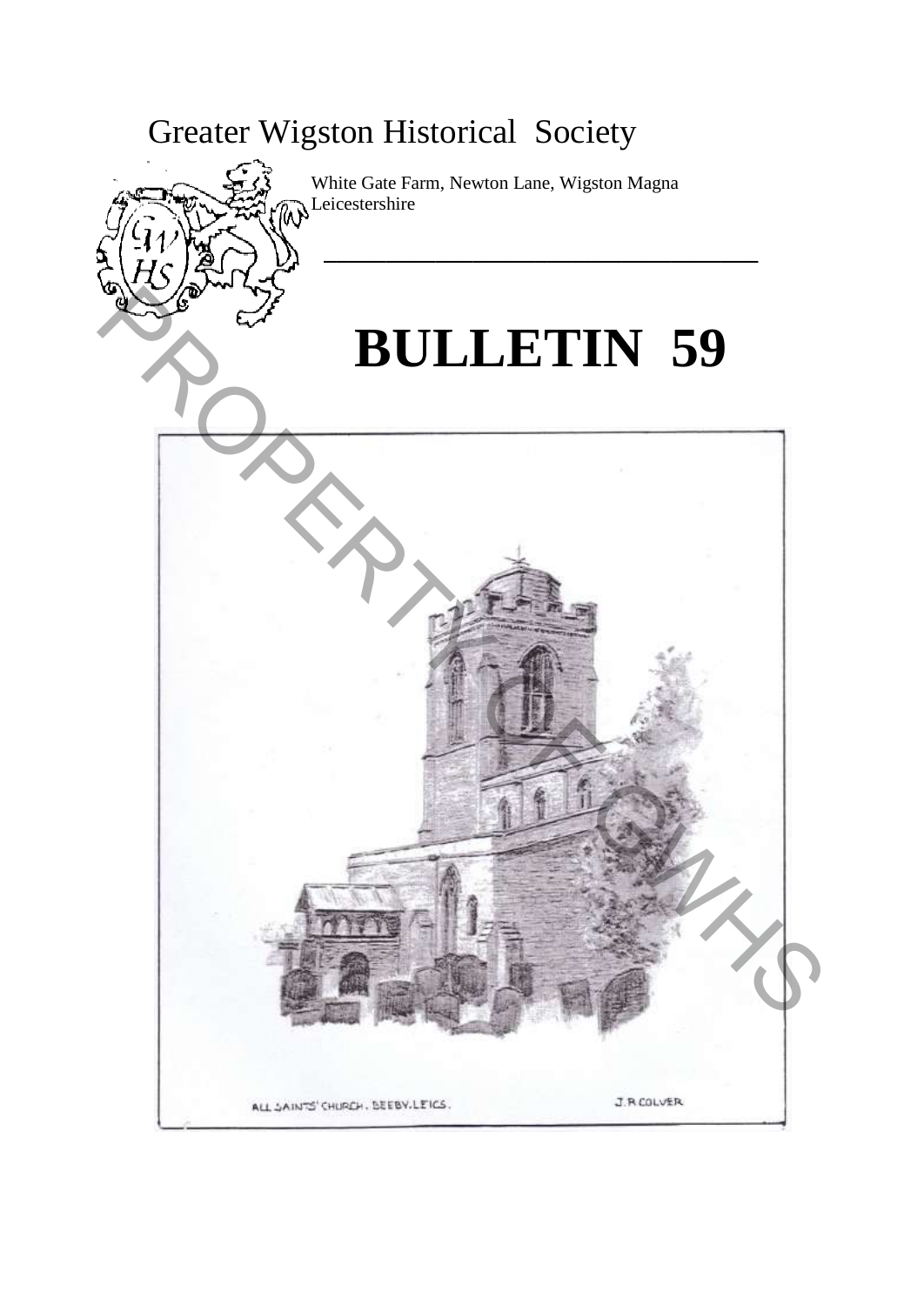## **PROGRAMME OF MEETINGS - FEBRUARY TO SEPTEMBER 2001**

### **Wednesday 21st February 2001**

A.G.M. followed by Oral History tape - Anne Brown 7.30p.m. U.R. Church Boys' Brigade Rooms.

### **Wednesday 21st March 2001**

History of Leicester's Cinemas to include Oadby, Wigston & South - Brian Johnson 7.30p.m. U.R. Church Boys' Brigade Rooms.

-

## **Wednesday 18th April 2001**

Constructing a Medieval Cathedral - Dr. Jennifer Alexander 7.30p.m. U.R. Church Boys' Brigade Rooms.

## **Wednesday 16th May 2001**

Visit to Deene Park, Nr. Corby Coach from Paddock Street 6.30p.m. Please notify the Secretary by 30th April to reserve a place.

## **Wednesday 20th June 2001**

Visit to Donington Manor House with finger buffet & tea/coffee included Licensed bar will also be open (not included in price) Coach from Paddock Street 6.30p.m. Please notify the Secretary by 31st May to reserve a place.

### **Wednesday 15th August 2001**

Visit to St. Margaret's Church with cup of tea afterwards Meet at Paddock Street 7.15p.m. to share transport Parking permitted in churchyard, approach via Burleys Way/Grafton Place/Canning Place/St. Margarets Street. (Sadly we have been advised to lock cars well & not to leave anything visible inside). Wednesday 21st March 2001<br>
History of Leicester's Climenas to include Oadby, Wigston & South - Brian Johnson<br>
7.30pm, U.R. Church Boys' Brigade Rooms.<br>
Wednesday 19th April 2001<br>
Constructing a Medieval Cathedral - Dr. Jen

### **Wednesday 19th September 2001**

\*\*\*\*\*\*\*\*\*\*\*\*\*\*\*\*\*\*\*\*\*\*\*\*\*\*\*\*\*\*\*\*\*\*\*\*\*\*\*\*\*\*\*\*\*

Crime and Punishment in Leicester before 1914 - RJ.Gregory 7.30p.m. U.R. Church Boys' Brigade Rooms.

The Bulletin is published three times a year on 1 st February, June and October. Articles etc. (which are always welcome) should be submitted to either of the Joint Editors three clear weeks before the publication date please.

Joint Editors: Mrs. Chris Smart, 197 Queens Road, Leicester. Mrs. Tricia Berry, 7 Wensleydale Road, Wigston.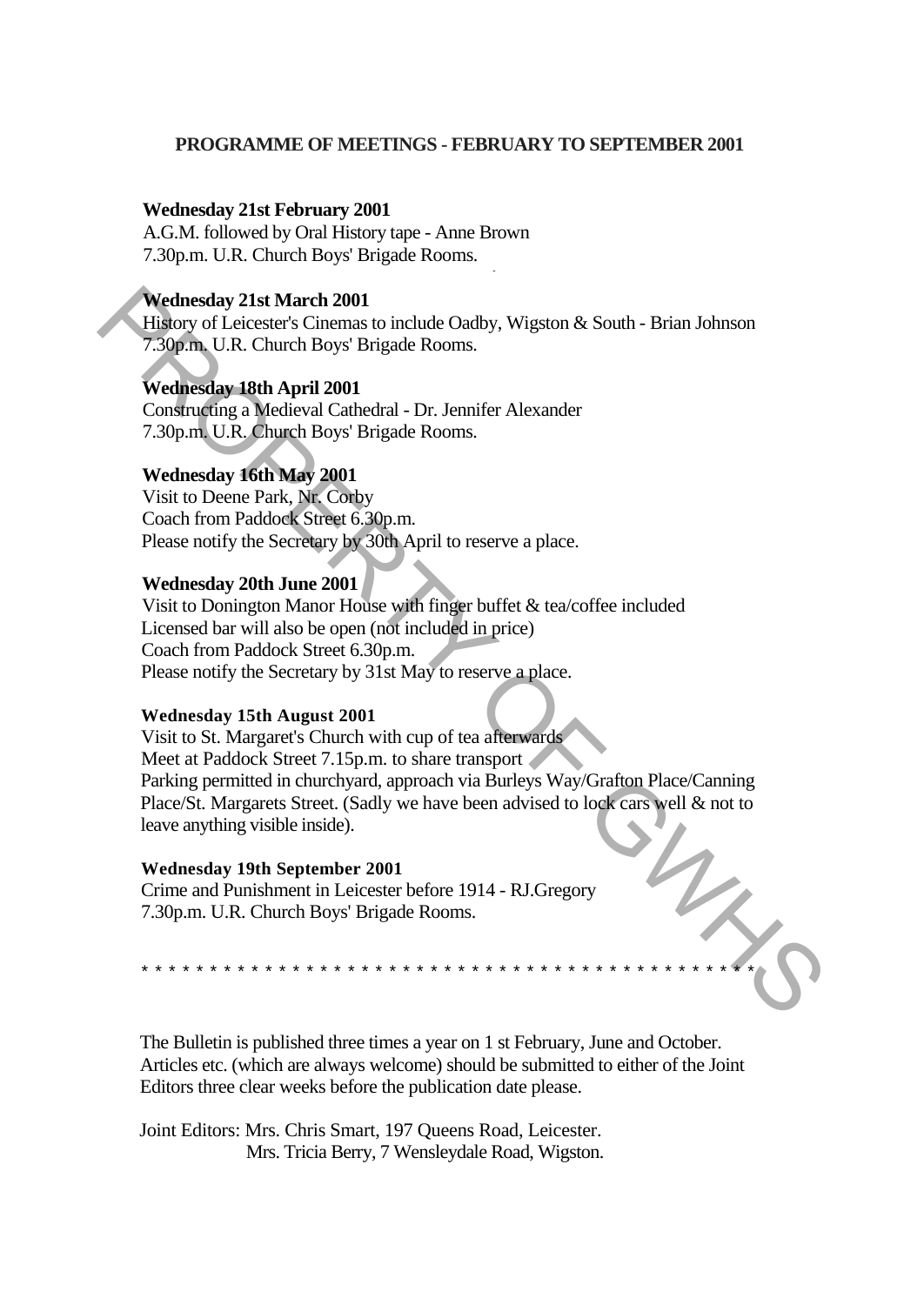# **OCTOBER MEETING**

Society meetings are usually fairly serious affairs with speakers only introducing the odd bit of humour if their subject allows. The October meeting however turned out to be one big laugh. David Bell's subject, 'Down the Garden Path - Tales of Leicestershire Privies', based on his book of the same title, made this pretty well inevitable. Even the Chairman, Edna Taylor, got in on the act by inviting him to start his talk at 'his convenience'!

David became an author by accident, previously a primary school teacher, he looked after a bookshop for a friend and while perusing the stock came to realise he could write as well, if not better. He has written several books, some for children, the one on privies is part of a series by different authors covering various counties. The Leicestershire one is of special interest here in Wigston because with the collaboration of curator, Peter Clowes, it features the Framework Knitters Museum privy.

Early toilet arrangements were the guardrobes built into the walls of castles with a shute which discharged into the moat or better still a fast flowing river if available. In smaller places the privy at the bottom of the garden was the thing. These were often arranged with two or more wooden seats side by side, very matey! In rural areas the contents of the container would have to be dealt with by the inhabitants usually by burying in the garden. Town dwellers had a visit from the night soil men, or lavender men. Their late visits giving rise to the expression the 'twelve o'clock horses will get you' a useful threat for getting boisterous children to bed. David became an author by accident, previously a primary school teacher, he looked<br>after a bookshop for a friend and white perusing the stock came to realise he could<br>wind as well. If not better. He has written several ho

The first flushing toilet was invented by John Harrington a God son of Queen Elizabeth I. Thomas Crapper came much later with his invention of the graded flush. He is much better remembered because his name appeared on much sanitary ware of the time and the Americans are believed to be responsible for corrupting his name for ..... we all know what!

Two stories stick in the mind. A London lady came to buy a country cottage and complained the privy had no door. The owner answered that he had never had the bucket stolen once in 40 years! A couple went to view a cottage and when they returned home realised they had not noticed where the W.C. was. They wrote to ask the local vicar who thought they were referring to the Wesleyan Chapel. He replied the nearest one was seven miles away and he only visited it about once a month which caused him much pain etc. etc!!

We were left to contemplate that our ancestors ate in their houses and used a toilet up the garden. Now we often eat outside and have our sanitary arrangements within the house. Is this progress or not?

Edna Taylor thanked David for a most entertaining evening and after some announcements and a presentation by Richard Carter on council proposals to allow cycling in the Lanes the meeting closed at approx. 9.30p.m.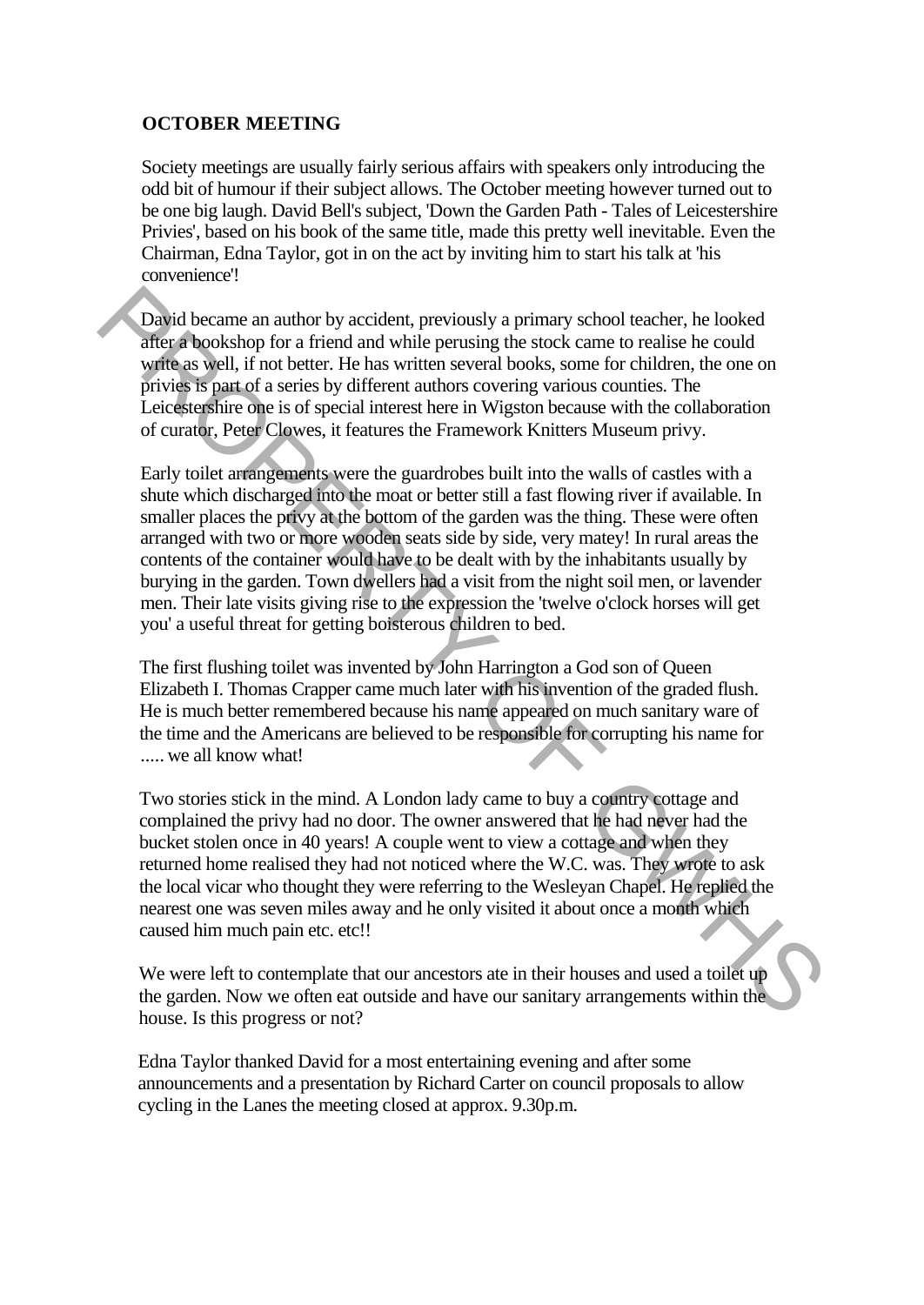### **NOVEMBER MEETING**

On Wednesday the 15th of November 40 members of the Society met to hear Angela Cutting from the Living History Unit speak to the Traditions of Christmas. Many of our Christmas traditions originate from Pagan festivals which were recycled by the early Christians. Why is Christmas celebrated on December 25th? Current historical thinking is that it is almost certainly not the day on which Christ was born, but a date fixed by the Church in the 5th century. Their decision may have been influenced by the fact that there are three earlier festivals around this time. Saturnalia, which was the Roman festival of the God Saturn celebrated on December 19th., when Romans would decorate their homes, exchange presents and enjoy merrymaking. Secondly, the Winter solstice was on December 22nd. and thirdly, Yuletide which was the Pagan festival of the Sun or solstice.Christmas time as we know it today was a Victorian concept, some of the ideas being imported by Prince Albert from his German homeland. During the Victorian era Christmas became more commercialised and even then people complained that it all started too early! Christmas decorations too had their origins in earlier times. In the Roman festival of Saturnalia winter greenery such as holly, mistletoe, and laurel was brought in for decoration. Ivy and its berries were associated with the Roman festival of Bacchanalia, ivy berries were supposed to stop inebriation, for Christians ivy symbolises eternal life. The ancient Druids held mistletoe in great veneration. In the Middle Ages a kissing bough that would be decorated with ribbons and sprigs of mistletoe. Decorations came down on Twelfth Night because it was believed that the elves and sprites of the forest came in with the greenery and the truce between them and ordinary people was for the twelve days of Christmas. The Christmas tree was a German custom. Prince Albert did a lot to make it popular in this country, but it was already a custom here that had its origins in Scandinavian mythology. Santa Claus is a corruption of Saint Nicholas who was the Bishop of Myra in Turkey and the patron saint of German children. Santa Claus and his sleigh pulled by reindeer were introduced by Prince Albert in about 1840. Father Christmas and his distinctive costume originated from someone assuming the costume of a Bishop and distributing gifts to "good children." The red colour of Santa's coat originated from an illustration by an U.S. artist. Rudolf the red-nosed reindeer originated much later in the form of a poem about Santa Claus written by a man in Chicago. Christmas stockings and presents down the chimney is said to originate from the same Bishop helping an old man by dropping a bag of gold coins down his chimney where the bag fell into one of the man's stockings hung up by the fireplace to dry.Boxing Day is the day after Christmas when a gratuity was given to servants. From the 1830s it was traditional to write to friends at Christmas. The introduction of postal services and printed Christmas cards in the 1840s ensured their popularity.Finally, this led us to food which is an important part of our Christmas celebrations. Traditional fare would have been goose, swan, peacock or boar's head. Turkeys were introduced from the United States. Mince pies were popular from the 16th. Century when they were actually mutton with spices in pastry. The spices chosen cinnamon, nutmeg and cloves represented frankincense, gold and myrrh. What else? - plum porridge was traditionally the first course of the Christmas meal - the Christmas pudding made on "Stir-up Sunday" the fifth Sunday before Christmas - Christmas cake - and the Leicestershire favourite of pork pie on Christmas morning.And so our evening ended having had a rich and refreshing look at Christmas and its traditions and origins. After questions Edna thanked Angela for a most enjoyable and interesting talk. Fact that there are three earlier festivals around this time. Sturmalia, which was the Rod Stature decreases are are reconnected to December 19th, when Poramas would decompted from Gol Stature electrons on controls the Sur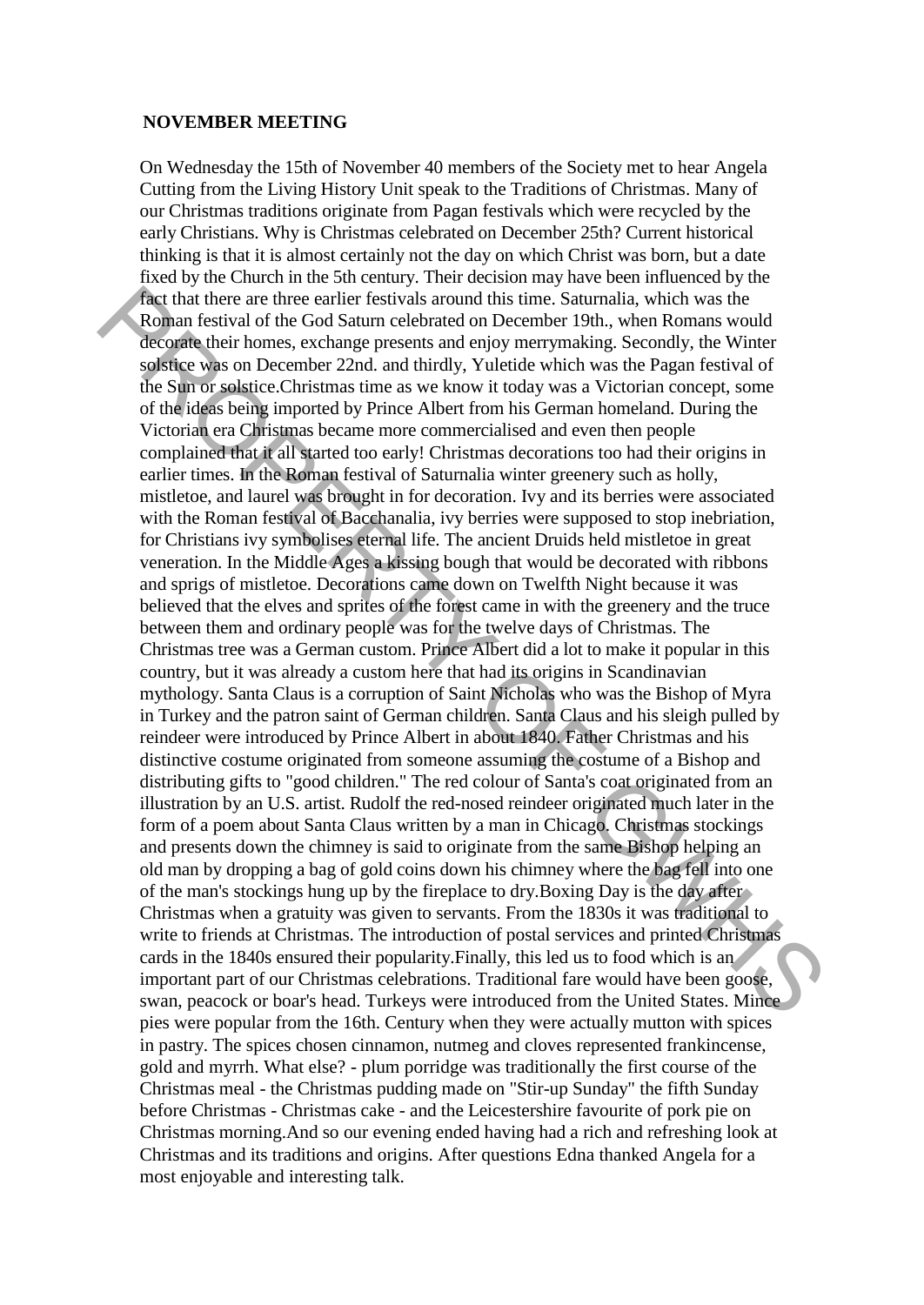## **DECEMBER MEETING**

### **Christmas Party**

On Wednesday the 20th. of December the Society met for its annual Christmas party. Once again we were intellectually challenged by Edna's picture quiz which started out deceptively easy and ended deviously difficult.This was followed by a team quiz where we settled down into groups of four, just to be told that one member had to jump up and fetch the questions, all done to the music of Abba. Just like "Who wants to be a millionaire" if you know the answer it's easy, unfortunately phone a friend or ask the audience were not available to us. This quiz was won by the team who knew the name of the chicken in "Big Brother" (see below for the answer\*)! Otherwise most of the questions had an historical or local theme and some tricky anagrams too.After the quizzes we had supper which was a magnificent spread of sandwiches, savouries and salad, with mince pies and trifle to follow and a selection of wines and fruit juices to drink. Peter's raffle was drawn and prizes distributed. Once again we had a large turn out of members for this popular event. The evening was a success and enjoyed by all. Many thanks to those people, who organised the food, the party and the raffle, devised and delivered the quizzes and the prizes.\* Margery **Millionare** " if you know the answer it's easy, unfortunately thone a friend or ask the<br>
andlence were not available to us. This quiz was won by the team who knew the name<br>
of the duicken in "Big Brother" (see below for

## **JANUARY MEETING**

This month saw us meeting on a cold frosty evening to listen to Joe David, Wigston's Official Town Crier, give his most fascinating talk with slides on the Tower of London and the life of a Yeoman Warder.

The warders are always recruited from ex-service personnel and are invited to join rather than apply. They are initially appointed for a 3 month trial period at the end of which they have to take the Governor on a conducted tour. If they pass this to his satisfaction their employment is made permanent. Their duties are ceremonial (it was nice to hear him speak with such high regard for the Royal Family), guiding visitors (in parties of up to 500!) and of course security.

The Tower has had many uses over the 1000 years of its existence, such as Royal Palace, garrison and soldiers' drill area, armoury museum, record repository, Treasury and Royal Mint, Royal Observatory, storage for Crown Jewels and other Royal Regalia, menagerie (until transferred to Regents Park) and perhaps most famous of all, prison and execution site of some of the most famous people in British history.

The familiar White Tower, the focal point of the whole complex, was built for his own security by William the Conquerer on the site of a previous wooden fortress. Constructed with Norman expertise and in pale stone specially ferried over in rafts from Caen, Normandy, its 90' height and 15' thick walls at the base, tapering to 12' at the upper storeys, made it a building unlike anything previously seen in this country. It was completed by his son William Rufus in 1097. Successive monarchs constructed other buildings on the site and enclosed them with an inner wall containing 13 towers. An outer wall was then built with a series of carefully sited towers which integrated the whole into a tight defensive unit which was then surrounded by a 120' wide moat fed from the Thames. Each opening in the wall was guarded by gatehouses and equipped with portcullises some of which can still be seen including the infamous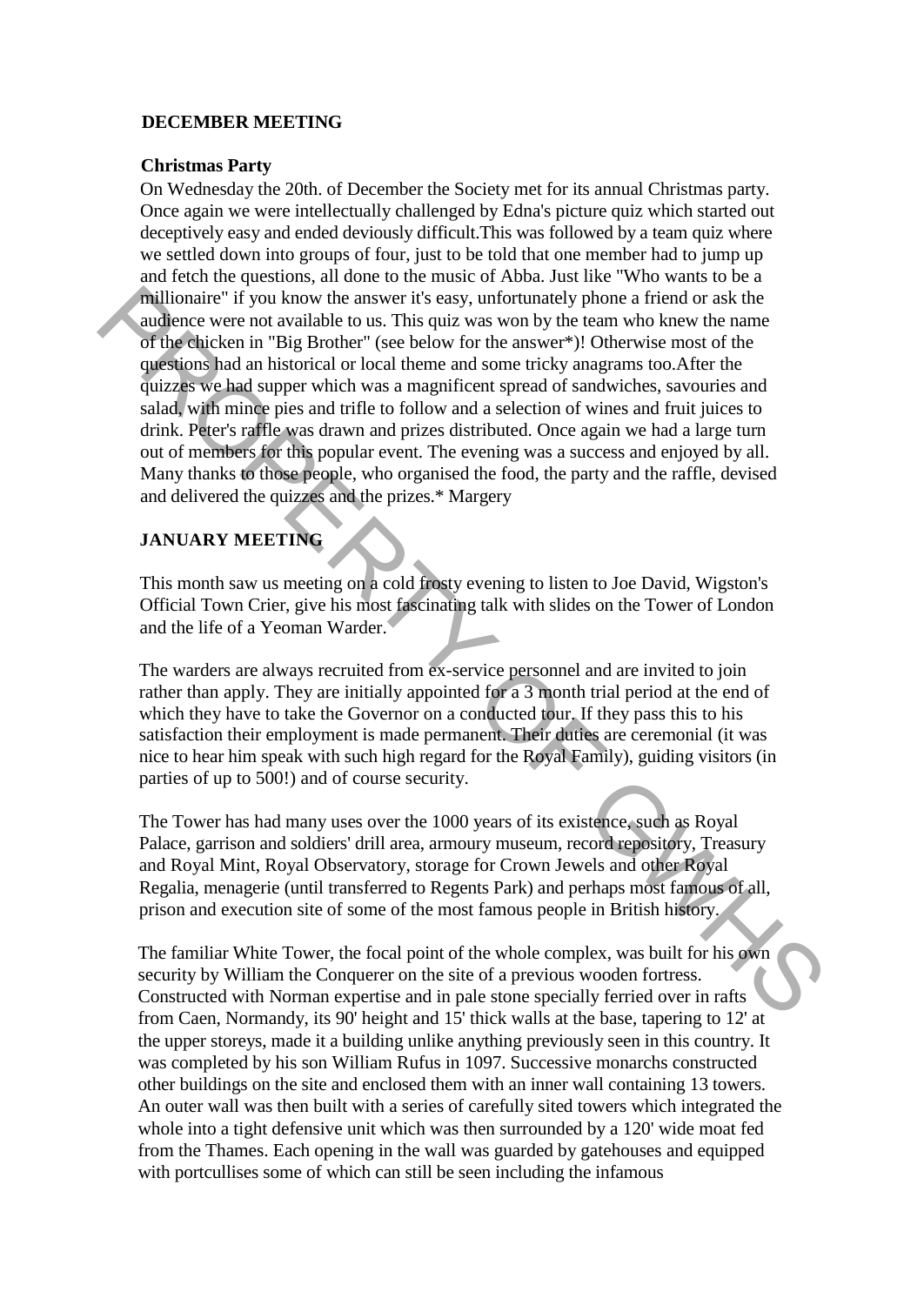Trailers' Gate.Three English Queens were to be among many unfortunates to make their final journey through that gate, Ann Boleyn, Catharine Howard & Lady Jane Grey and a fourth, Princess Elizabeth before she became Queen, was one of the few to pass through but survive her imprisonment.

Notable buildings are the church of St. Peter ad Vincula (in chains) where many of the victims are buried and the Queen's House, a 16th century hah $<sup>0</sup>$  timbered building which</sup> once housed Lady Jane when a prisoner and in more recent times Rudoph Hess. It is now the Governor's residence.The Beauchamp Tower is used for staff accommodation and is where Joe and his family lived during their 22 years of duty.

The Ravens are thought to have arrived during the Fire of London and it is said that the Tower would collapse if they should ever leave. Consequently they are well looked after enjoying meat as part of their diet, making them the true beefeaters of the Tower.

In 1974 the IRA managed to infiltrate the Tower leaving a bomb which killed one person and injured 35.

Joe had brought along many tourist guides and holiday brochures featuring him on the front cover wearing the famous red and gold uniform making his very much the face of London. He also showed us two of his costumes, one immensely heavy, the other a lighter more practical version.

After some questions and discussion he was thanked by Edna Taylor who remarked there was no problem at all in hearing this speaker anywhere in the building or possibly outside as well!

\*\*\*\*\*\*\*\*\*\*\*\*\*\*\*\*\*\*\*\*\*\*\*\*\*\*\*\*\*\*\*\*\*\*\*\*\*\*\*\*\*\*\*\*\*

# **FRONT COVER**

Jim Colver's drawing for this bulletin features All Saints' Church, Beeby, Leics. He describes it as "remarkable for its handsome tower with unfinished truncated steeple, this church in the 13th century belonged to the rich Croyland Abbey and it still keeps its elaborate font from those days. It also has a few fragments of ancient glass and a 14th century screen". The steeple has given rise to various legends, mentioned in W.G. Hoskins' *Shell Guide to Leics.* One that the builders were two brothers who quarrelled, one throwing the other off the scaffold and then in remorse following him. Another that the builder despaired of rivalling the beautiful spire of nearby Queniborough and threw himself from the battlements. Or it might simply be that the money ran out. The Western Covernor's residence. The Beauchamp Tower is used for staff accommodation<br>
and is where Joe and his family lived during their 22 years of duty.<br>
The knower would collapse if to have arrived during the Fire of L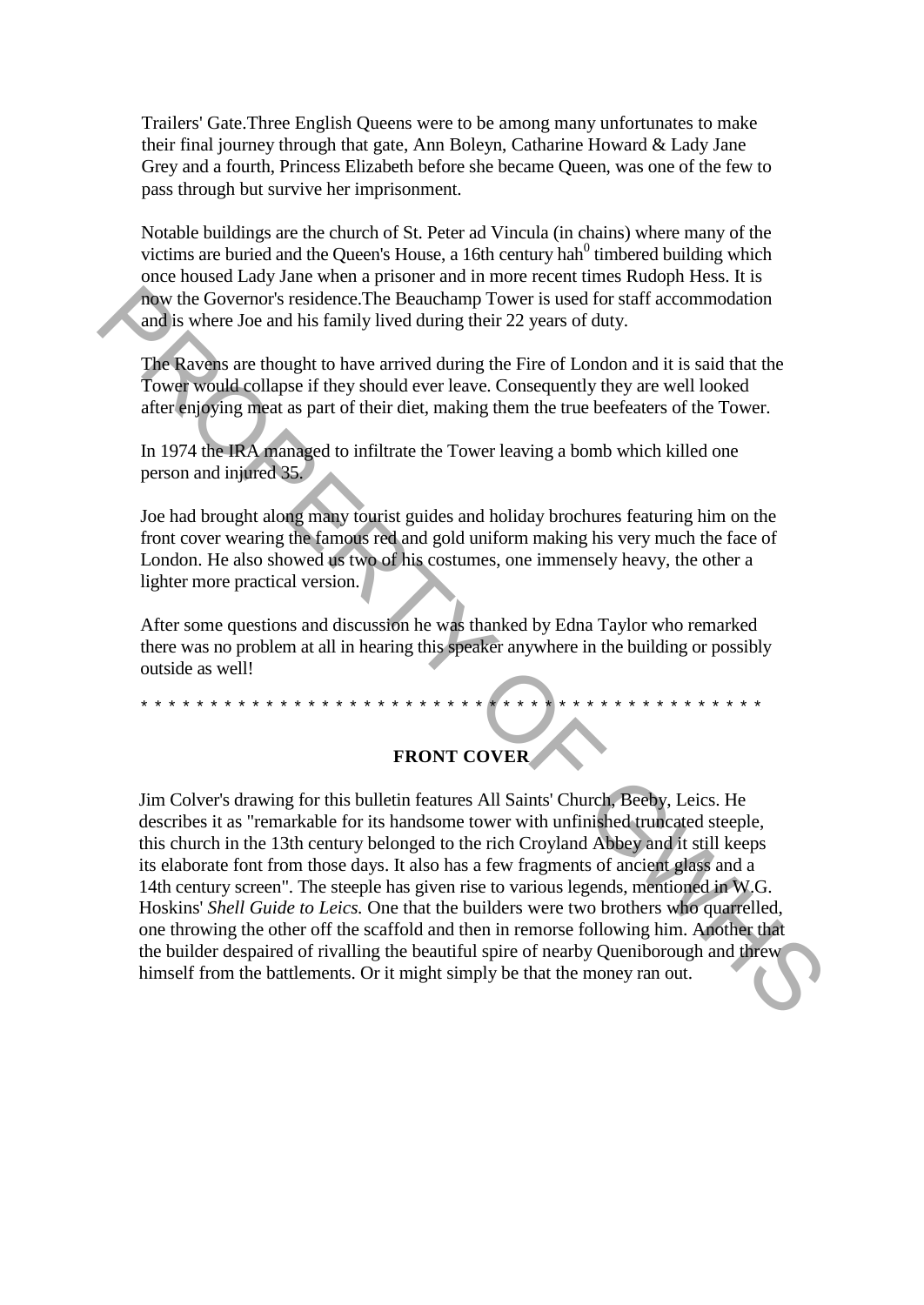# **A CURIOUS TALE WITH LOCAL CONNECTIONS**

On October 30th 1999 the Daily Telegraph carried a story about a pair of George IV silver wine coolers engraved with the initials 'H St A' which were estimated to fetch £60,000 when they went on sale at Christie's the following month. It explained that the initials were those of Harriet, Duchess of St. Albans.

The report continued that she had been born in 1777 as Harriet Mellon, and was the actress daughter of an Irish born theatre assistant and a Lieutenant in the Madras Cavalry. Her mother claimed to have married Matthew Mellon in 1777 but he deserted her shortly afterwards and has never been traced. She later dropped hints that this was a pseudonym for a person of high rank. Harriet however became rich almost overnight after her marriage in 1815 at the age of 38 to 83 year old Thomas Coutts of the famous banking family. He died shortly afterwards leaving her £600,000, a house in Stratton Place, London and silverware said to be the most valuable in England.

Three years later, at the age of 41, she was courted by 21 year old William Aubrey de Vere Beauclerk, the heir to the Duke of St. Albans, which prompted Sir Walter Scott to write "if he marries a woman 20 years older than himself, she marries a man younger in wit by 20 degrees!" They married in 1827, after Beauclerk had succeeded to his title (as nineth Duke in 1825). It was apparently a happy union, even though the Duchess kept the pillow on which Thomas Coutts died with her at all times, encased in a wooden box!

The Duchess died without issue in 1837, leaving most of her estate to her stepdaughter Angela Burdett-Coutts. The bulk of the silver including the wine coolers remained in storage until 1914 when it was sold by Christie's in a series of sales lasting until 1920. Her husband later remarried and did produce an heir to inherit the title.

All this is interesting, but becomes more so when we remember that succeeding Dukes of St. Albans were major land owners in Wigston. The first Duke, Charles, was the natural son of Charles II and Eleanor (Nell) Gwynn. It is said the family surname was chosen by King Charles during a visit to Nell when she called to her son "come hither you little bastard and speak to your father" to which the king said "Nay Nellie do not give the child such a name." She replied "Your Majesty has given me no other name to call him." Upon this the king gave him the name of Beauclerk (pronounced Bowclew) and created him Earl of Burford. This story is considered likely to be true because the boy was created Baron Heddington and Earl of Burford on 27/12/1676 when he was 6 years old. He was made Duke of St. Albans in 1684. Steres danglee of an Irish born theate assistant and a Lieutenant in the Madras Caughty. Her molecular channel to have married Matthew Mellon in 1777 but he described bet shortly afterwords and has never been traced. She

It was this first Duke of St. Albans' grandson George, the third Duke, who had land interests in Wigston. He had through his wife's family become Improprietor of the great tithes of corn, grain and hay and when the open fields were enclosed in 1766 he was awarded land in lieu of these. His holding was considerable, consisting of 291 2 25 in lieu of the tithes, 21316 of meadow in lieu of meadow previously held and 73 3 8 in lieu of Glebe land which he possessed in the open fields as proprietor of the rectory of Wigston. In total some 387 acres being 13.4% of the whole parish. This came to be known as the Rectory Estate.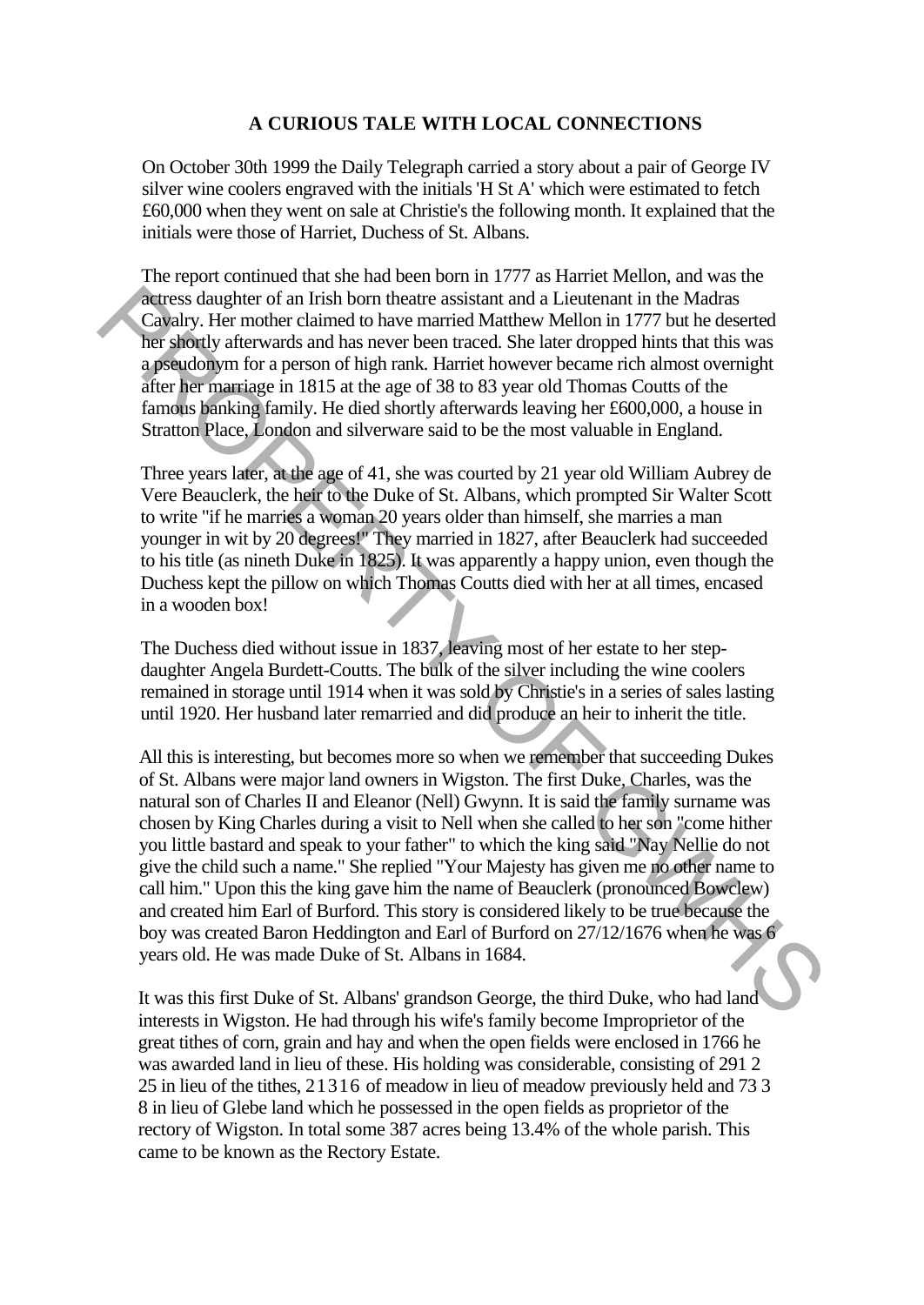The land and title passed together through at least two further generations, there being records of the fourth Duke, George, being Improprietor in 1787 and the fifth Duke, Aubrey, being so in 1802. Sometime after this date the title and ownership of the land descended to different branches of the family. Because of this uncertainty of date it is not possible to be sure whether the colourful nineth Duke, William, and his wife Harriet ever owned the Wigston land. The first Duke had had a family of 8 sons and the title naturally passed to the first born son of each succeeding generation. When the line failed the title moved to the descendants of the second son, and later still for the same reason to the descendants of the third son where it remains into modern times. The fourteenth Duke succeeding in 1988.

|                    | line failed the title moved to the descendants of the second son, and later still for the<br>same reason to the descendants of the third son where it remains into modern times.                                                                                                                                                                                                                                                                                                                                                                                                                                                 |                   |              |
|--------------------|----------------------------------------------------------------------------------------------------------------------------------------------------------------------------------------------------------------------------------------------------------------------------------------------------------------------------------------------------------------------------------------------------------------------------------------------------------------------------------------------------------------------------------------------------------------------------------------------------------------------------------|-------------------|--------------|
|                    | The fourteenth Duke succeeding in 1988.                                                                                                                                                                                                                                                                                                                                                                                                                                                                                                                                                                                          |                   |              |
|                    | The ownership of the land however took a different path. In 1835 Charles George<br>Beauclerk who was descended from the fourth son was the owner. In 1846 Major<br>Beauclerk, who can be identified as CGB's son, Aubrey William de Vere Beauclerk,<br>was owner. His home was Ardglass Castle, Co. Down. In the 1851 Census for<br>Wigston Aubrey de Vere Beauclerk then aged 13 and born at the above castle, son of<br>AWdVB was in Wigston staying at the Vicarage as guest of the vicar Rev. William<br>Barber. This shows that although the Beauclerks were absentee landlords they did<br>have close links with the area. |                   |              |
|                    | The connection was however broken on 8th September 1859 when the Rectory Estate                                                                                                                                                                                                                                                                                                                                                                                                                                                                                                                                                  |                   |              |
|                    | was put up for auction at The Mart in Leicester. It is described in newspaper sale                                                                                                                                                                                                                                                                                                                                                                                                                                                                                                                                               |                   |              |
|                    | advertisements as: "Close to the church, a comfortable farmhouse, yard & buildings                                                                                                                                                                                                                                                                                                                                                                                                                                                                                                                                               |                   |              |
|                    |                                                                                                                                                                                                                                                                                                                                                                                                                                                                                                                                                                                                                                  |                   |              |
|                    | plus a small farmhouse & buildings close to Crow Mills & numberous closes of land                                                                                                                                                                                                                                                                                                                                                                                                                                                                                                                                                |                   |              |
|                    | the whole 376 acres." The difference of $\overline{11}$ acres compared with the total at enclosure                                                                                                                                                                                                                                                                                                                                                                                                                                                                                                                               |                   |              |
|                    | is probably accounted for by land sold for railway construction. The property was                                                                                                                                                                                                                                                                                                                                                                                                                                                                                                                                                |                   |              |
|                    | offered for sale as follows:-                                                                                                                                                                                                                                                                                                                                                                                                                                                                                                                                                                                                    |                   |              |
|                    |                                                                                                                                                                                                                                                                                                                                                                                                                                                                                                                                                                                                                                  |                   |              |
|                    |                                                                                                                                                                                                                                                                                                                                                                                                                                                                                                                                                                                                                                  | Acres P P         | Occupied by  |
| Lot $1$<br>Lot $2$ | Ingram's Fm with f/hse & bigs close to church                                                                                                                                                                                                                                                                                                                                                                                                                                                                                                                                                                                    | 213 3 35<br>69124 | Jas G Pochin |
| Lot $3$            | Pt of Blockley's Fm bounded by high turnpike<br>Another"                                                                                                                                                                                                                                                                                                                                                                                                                                                                                                                                                                         | 60215             | John Pochin  |
| Lot $4$            |                                                                                                                                                                                                                                                                                                                                                                                                                                                                                                                                                                                                                                  | 14 1 35           |              |
| Lot $5$            | Freehold rental of premises let to Railway                                                                                                                                                                                                                                                                                                                                                                                                                                                                                                                                                                                       | £25               |              |
| Lot $6$            | Allotments                                                                                                                                                                                                                                                                                                                                                                                                                                                                                                                                                                                                                       | 12000             |              |

The names Ingram's & Blockley's Farms probably relate to earlier tenants. The main farm would be what was later known as The Rectory Farm, its farmhouse indeed standing next to All Saints Church and its land stretching down the south side of Station Road to include what is now the school bases. The smaller farm with house close to Crow Mills was divided by Station Road and much of its land was in what is now South Wigston. The allotments were situated somewhere in the region of the present swimming baths.

At the sale some at least of this land was probably bought by Edward Holyoak who was recorded as being a large landowner and Improprietor by 1863. He was one of the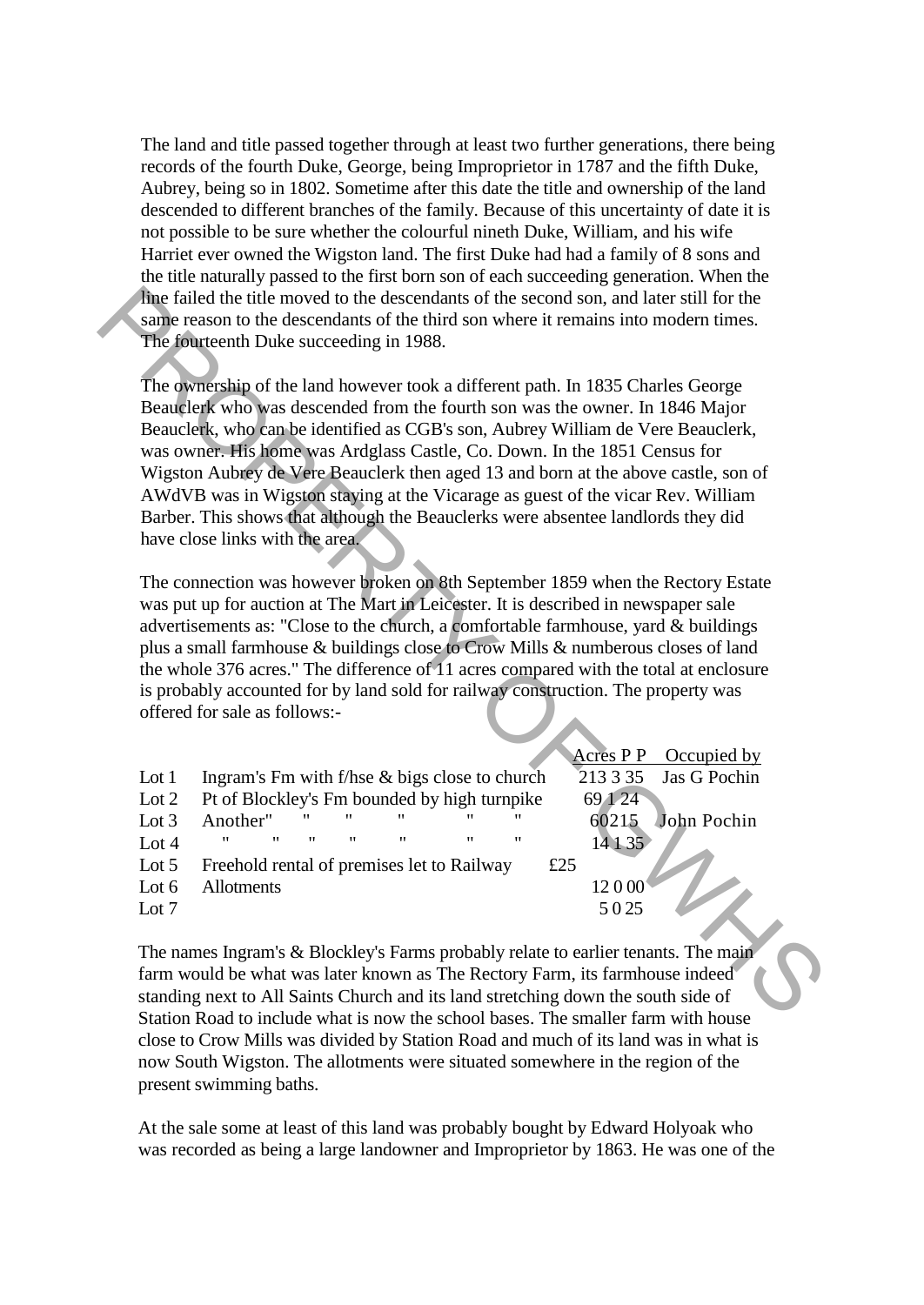earlier masters of the hosiery trade and a very prominent resident in Wigston at the time.

The Beauclerks as might be expected have always been a distinguished family. Various members having studied at Cambridge, held senior positions in the army and navy, been ordained, served their monarch at court and acted as lord lieutenants of their counties.

Tricia Berry

Sources: *Dictionary of Peerage & Baronetage 1895, Debrett's Illustrated Peerage, White's Directory 1846,* Land Tax Assessments 1832, *The Midland Peasant* by W.G. Hoskins, *Daily Telegraph 30/10/1999, Dictionary of National Biography, Leicester Advertiser 20/8/1859, History ofLeics* by John Nichols.

\*\*\*\*\*\*\*\*\*\*\*\*\*\*\*\*\*\*\*\*\*\*\*\*\*\*\*\*\*\*\*\*\*\*\*\*\*\*\*\*\*\*\*\*\*

**WHO'S WHO SERIES**

Not one in this Bulletin I'm afraid due to my mother's serious illness and subsequent death which left insufficient time to complete it by the publishing date. However hopefully John Clarke of Wigston Hall will feature in the next issue and then his brother in law Captain Charles Holland Baddeley in the following one. Tricia Berry<br>
Sources: Dictionary of Peerage & Baronetage 1895, Debrett's Illustrated Peerage.<br>
With Colpectary 1846, Land Tax Assessments 1832, The Midland Peacant<br>
Adventuse 20/8/1859, History of Leics by John Nichols.<br>

They will probably the the last ones as I have run out of ideas for suitable subjects. Thereafter I plan to run a similar series but featuring interesting families rather than individuals.

Tricia Berry

## **OLD FASHIONED EXPRESSIONS**

\*\*\*\*\*\*\*\*\*\*\*\*\*\*\*\*\*\*\*\*\*\*\*\*\*\*\*\*\*\*\*\*\*\*\*\*\*\*\*\*\*\*\*\*\*

Here are a few more for our occasional series. We might:

1) Describe an untidy mess as a 'Shambles'.

- 2) Achieve our goal by 'Hook or by Crook'.
- 3) Improve our position in a competitive situation by Turning the Tables'.
- 4) Refer to someones impending disaster as 'the Writing on the Wall'.

5) Describe an unflattering picture as 'Warts and All'.

### Origins:

1) Butchers premises were usually located in the same area of a town which was known as the Shambles. This came to be associated with the inevitable mess generated by preparation.

2) Shepherds used a hook and a crook in their work and if one tool failed to catch a sheep they would use the other.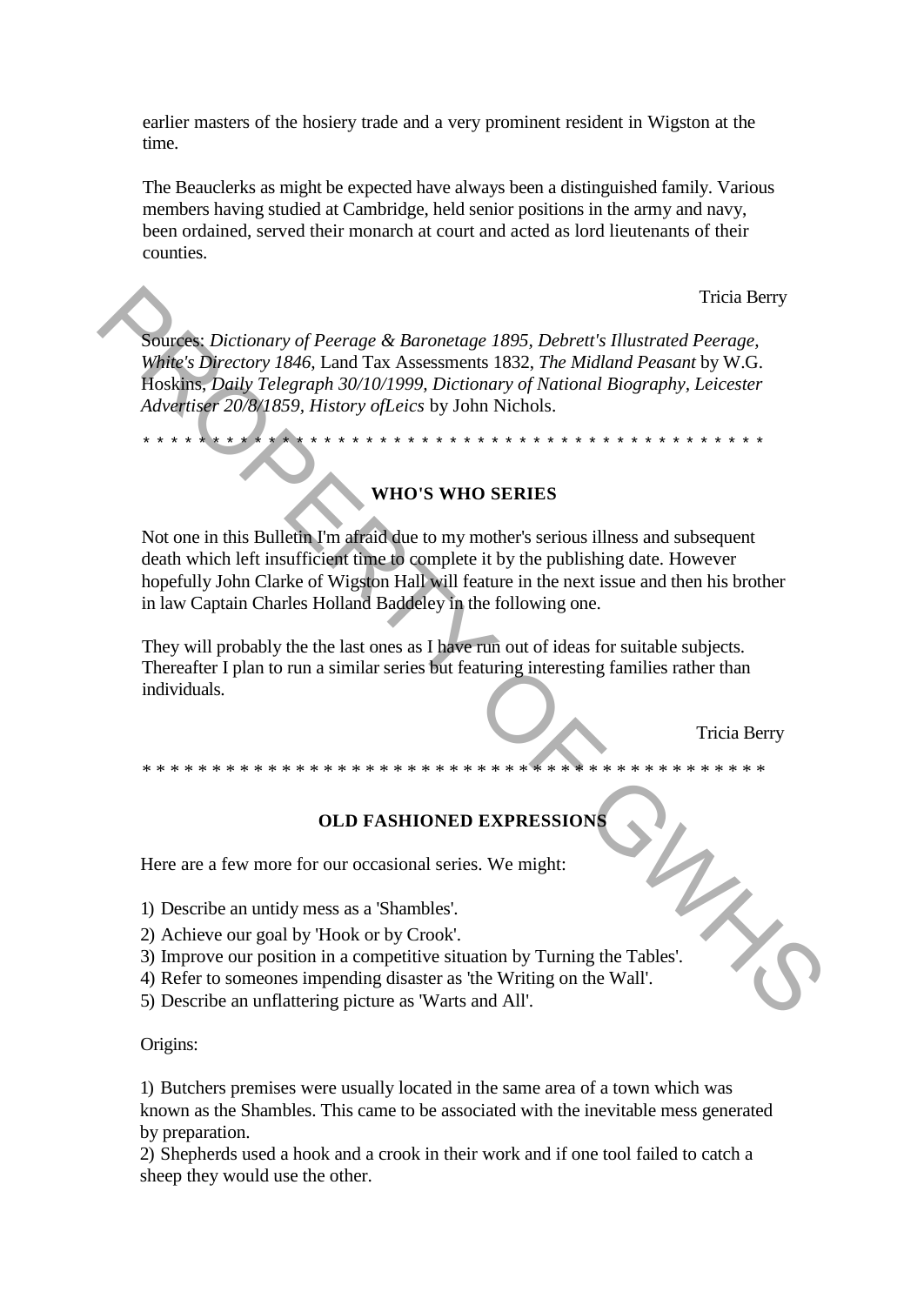3) Until the mid 18th century, 'tables' was the name for backgammon. Often the board would be turned around so that the player had to play what had previously been their opponent's position.

4) In the Bible, Daniel relates the story of King Belshazzar's feast at which a disembodied hand wrote a message on the wall, foretelling the fall of the Babylonian kingdom to Medes and the Persians.

5) Said to originate from a comment made by Oliver Cromwell to his portrait painter Peter Lely: "Remake all these roughnesses, pimples, warts and everything as you see me." At the time, portraits generally glossed over less flattering features.

## **OUR SENSE OF PLACE**

Three of our recent Bulletins were submitted by Duncan Lucas as a Heritage Award entry in June 2000. As a result of this Clarie Browne, Leicestershire County Council Community Museums Officer, has suggested we might like to register them as a Millennium "Our Sense of Place" project.

This project is designed to establish a record (to be held in archival conditions by the Museums Service) of activities undertaken by groups across Leicestershire during the year 2000. We were pleased to agree to this - it is a nice idea that the Society's existence will be recorded for posterity and who knows what future generations will make of our efforts!

# **EXTRACTS FROM CONTEMPORARY NEWSPAPERS**

## **HARRISON'S DERBY & NOTTINGHAM JOURNAL - MAY** 1778

We hear from Leicester that a Mr. De Soulis, a Frenchman lately settled at that place as a fencing master, lost six or seven shillings at a Billiard table to one Fenton, a publican at that place: The publican asked him for the money but being unable to pay it, he vowed vengeance against Fenton for insulting his ------ , and accordingly on Saturday morning last went, with a brace of pistols to a shop and bought some powder, and also enquired where he could procure some ball, but we suppose he did not declare his intention. He then loitered about Fenton's house, and Fenton's brother [fearing] he intended to do some mischief, went out to him and threatened to beat him. Upon which De Soulis presented a pistol at him, which Fenton instantly wrenched from him. De Soulis immediately drew another from his pocket and shot him through the neck. The villain then fled, but being closely pursued was taken in a room at the Three Crowns and the same evening was committed to Leicester. **EXECUTE:**<br> **EXECUTE:**<br> **EXECUTE:**<br> **EXECUTE:**<br> **EXECUTE:**<br> **EXECUTE:**<br> **EXECUTE:**<br> **EXECUTE:**<br> **EXECUTE:**<br> **EXECUTE:**<br> **EXECUTE:**<br> **EXECUTE:**<br> **EXECUTE:**<br> **EXECUTE:**<br> **EXECUTE:**<br> **EXECUTE:**<br> **EXECUTE:**<br> **EXECUTE:**<br> **EXECU** 

The unfortunate man died of the wound and has left a wife and three children.

LRO P128/15.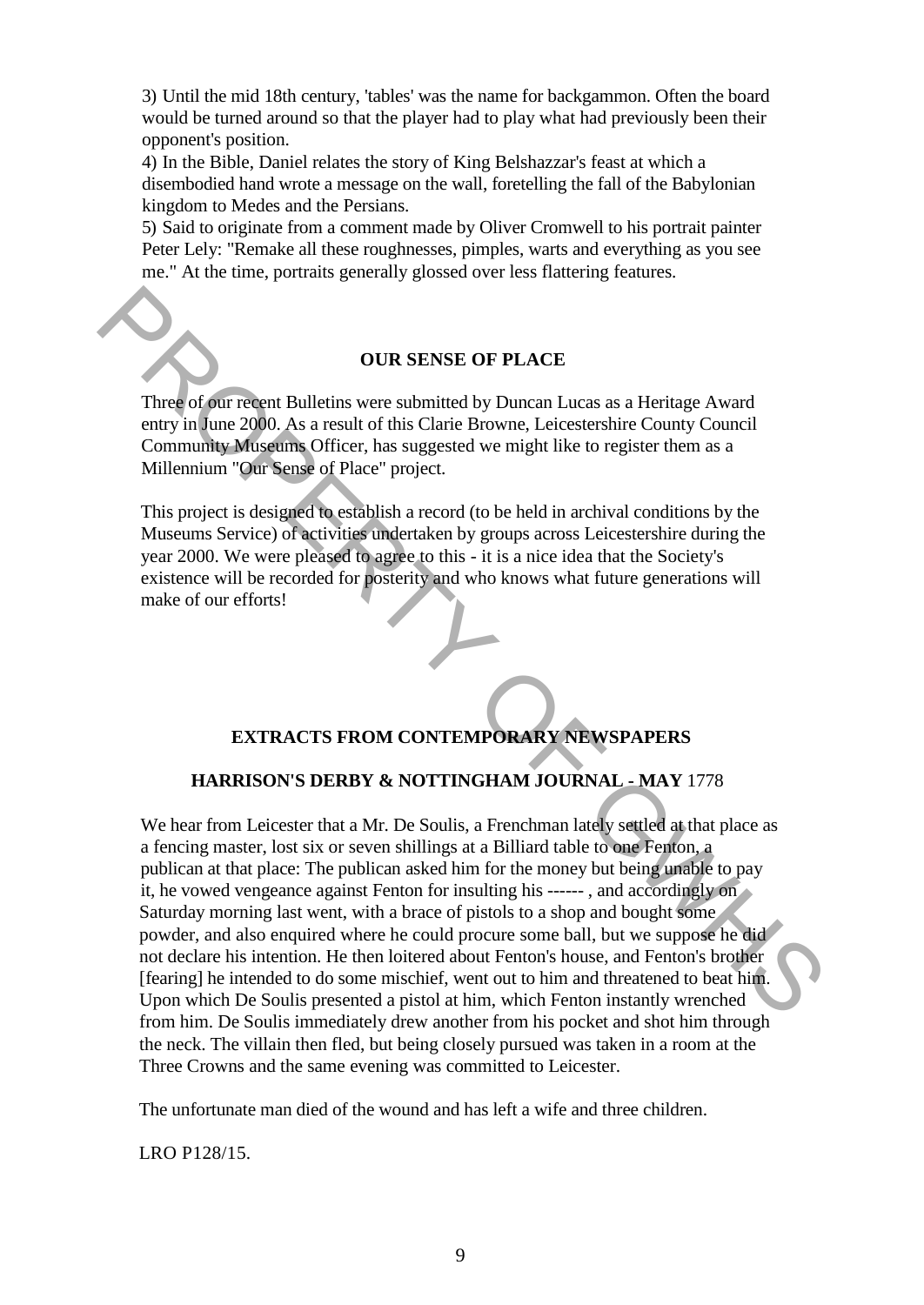**Update** - For some reason the Frenchman was acquitted of the crime and the victim's family were so angered by this on top of the loss already sustained that they had carved on his headstone a positive tirade on the shortcomings of the English Justice System. It survives today in the Cathedral churchyard and is often pointed out to visitors on 'Blue Badge' guided walks.

## **THE DERBY MERCURY - JAN 1785**

The following is a fact;- On Thursday, the 6th instant, one Michael Robinson, a shoemaker and a Parishioner of St. Margaret's in Leicester, about 2 o'clock in the middle of the day, placed himself upon a stone near to the door of a Gentleman in Leicester. He was appently very ill, and a number of people got about him. Upon enquiry it was soon found that he was really ill, and the Gentleman whose house he was near, with great humanity ordered him a glass of Gin, which he drank with difficulty; and afterwards some warm ale. In attempting to drink the last, he bit a piece out of the mug in which it was brought to him. The following is a fract; On Thursday, the 6th instant, one Michal Robinson, a<br>
shognaker and a Parishioner of St. Margaret's in Leicester, about 2 o'clock in the<br>
muddle of the day, placed himself upon a stome near to the

A Workhouse Master who was sent for to take care of him pronounced him drunk, to which he replied that being destitute of employ, and unwilling to ask relief of a Parish, for the last fortnight he had lived upon the hedges, without victuals or drink of any sort, but what they afforded in Heps and Haws, till finding himself ready to perish he had crawled into the Town, that he might die there.

A consultation soon arose amongst the Parishioners whether he should be permitted to die in their Parish, which was determined in the negative, and the poor man was immediately hoickt [sic] away in a chair for St. Margaret's, and we learn that he died as they were conveying him to the workhouse.

This is the second person this winter who has died of absolute want within the limits of that Borough. And yet it remains urged as a reason, that because the Hosiery trade is good, there was no real distress during the late severe season, and of course, no necessity even to seem to look at the wants of others.

.

LRO. PI28

# **DREWRY'S DERBY MERCURY - APRIL** 1785

On Monday, about 11 o'clock of the day, a dreadful fire broke out at Thrussington, in the County of Leicester, at the house of Mr. Glover, a respectable farmer, who at that time was absent from Home. The whole of his dwelling house, out-houses, stacks of corn, hay etc., to a very great amount, together with his waggons, carts and implements in husbandry were destroyed. Fourteen other houses were also burned down to the ground and the inhabitants, to the number of twenty families or upwards, were left without a covering; the buildings being all thatch and the weather remarkably dry, the conflagration spread with surprising rapidity and scarcely gave time for the unfortunate owners to save anything from the Flames. Two Engines were sent from hence to their assistance and one from Melton, notwithstanding which, if the wind had not happily changed, the whole village must have been destroyed.

We have however, the Pleasure to learn, that Means are taken to give relief to the sufferers in this dreadful calamity. The Rev. Mr. Woodcock, with a promptiude that does honour to his feelings as a Man, on the next morning, collected 14 Guineas in the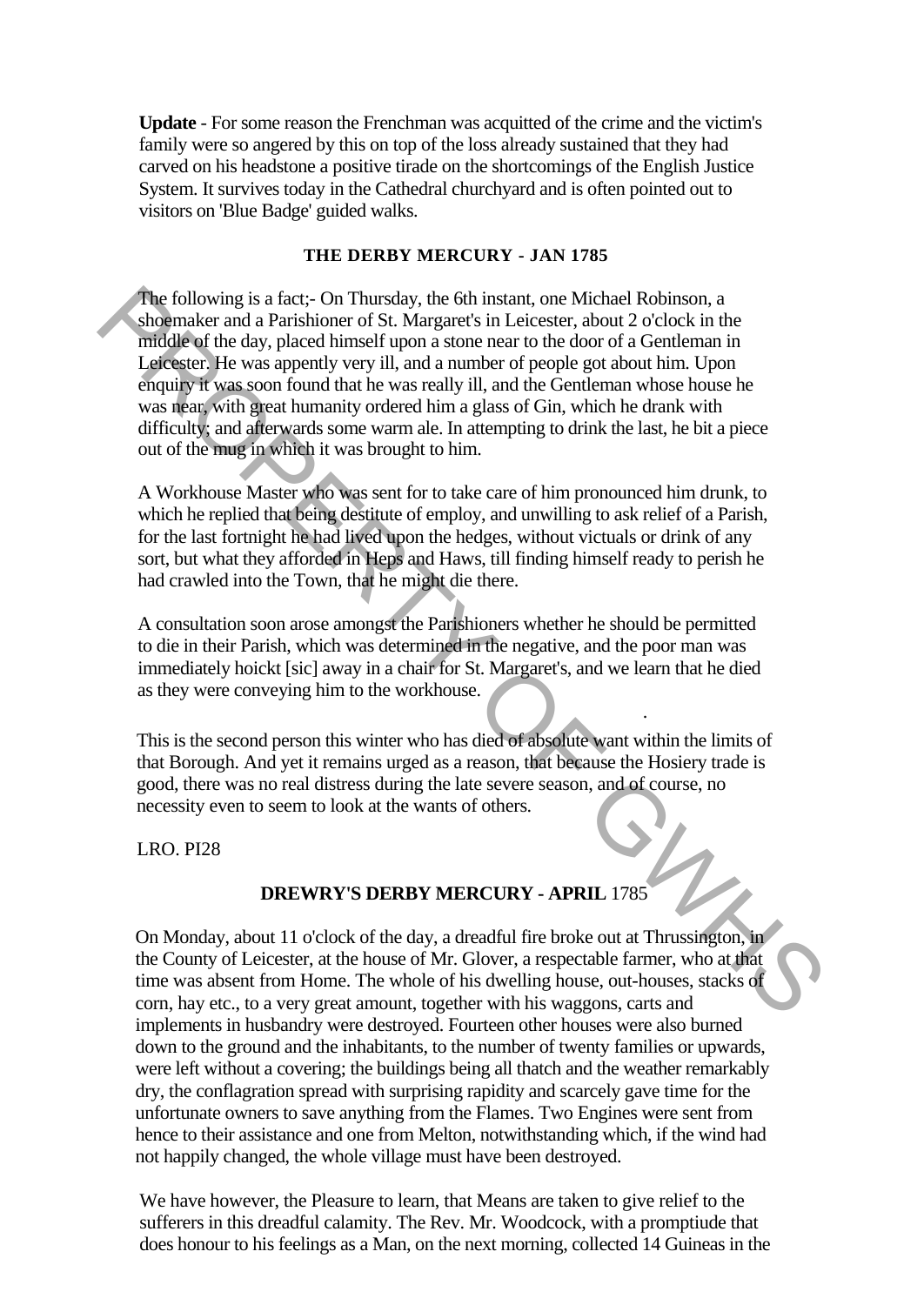Parish of Barky [Barkby], for their immediate relief, and to Mr. Cleaver and Mr. Adcock in a like manner made a collection of £15. 8. 0. in the Parish of Syston.

### LRO. PI28

Thanks to Jim Colver for kindly transcribing the three newspaper articles for us. The last two were selected for publication particularly to illustrate the contrasting experiences people might encounter when serious misfortune struck in the latter part of the 18th century.

\*\*\*\*\*\*\*\*\*\*\*\*\*\*\*\*\*\*\*\*\*\*\*\*\*\*\*\*\*\*\*\*\*\*\*\*\*\*\*\*\*\*\*\*\*

## **A LOCAL CHARITY**

Students leaving Guthlaxton College and heading for higher education are advised they may be eligible for a modest grant to help with the purchase of books etc. This comes courtesy a charity known as the Norton, Salisbury & Brailsford Educational Foundation which is administered by trustees from the council offices at Bushloe House. The three names belong to Sarah Norton, Mary Salisbury and John & Alice Brailsford all of whom have now long since passed into history but must once have been very well known in Wigston.

**Sarah Norton** was born Sarah Freer and baptised at All Saints Church on 16/1/1728, the daughter of Henry Freer and Catherine nee Davenport. Both the Freers and Davenports were noted, prosperous families in Wigston and Sarah who was her father's sole heir owned 122.5 acres of land in the parish at enclosure. She married Cornelius Norton, a Leicester grocer, inl 749 and the couple had at least four children - Cornelius, William and two Josephs. Sadly these all died young and when Sarah herself died, a widow, she bequeathed in her Will (proved 28/2/1778) to "the churchwardens and overseers of Great Wigston £230, the interest thereof to be applied as follows: the interest of £100 for schooling twelve poor girls, the interest of £20 to purchase bibles for the said poor girls, the interest of £50 for distribution of bread on Easter Monday and the interest of £50 for distribution of coals among the poor on St. Thomas's Day." These figures seem to add up to £220 so there is an error in the transcribing somewhere! **Example 2011**<br> **Example 20 A LOCAL CHARITY**<br> **Example 20 A LOCAL CHARITY**<br> **Example 30 Example 30 Comparison College and heading for higher education are advised<br>
they may be effigible for a modest grant both with** 

**Mary Salisbury** was the wife of Edward Salisbury an apothecary. In 1738 the couple moved with their family from St. Martins parish in Leicester to take up residence in Wigston. Their settlement certificate deposited in Wigston parish records survives, from this time. The couple also appear to have lost their children at a young age, two of them, a Mary and a William, are commemorated on a large horizontal gravestone on the left of the path which passes through the churchyard of All Saints just past the North entrance. Edward himself died on 12/4/1776 age 69 and Mary on 20/12/1786 aged 82. They were both buried under a floor slab (inscription now illegible) in the North aisle of the church. In her will Mary left £60 for schooling poor children and £10 to be vested in repairing the tombstones of Edward and William Salisbury and the surplus for the poor.

**Alice Brailsford** was born Alice Clarke in c!733, the youngest child of John Walton Clarke and Ann nee Symons. The Clarkes were an old landowning Wigston family who lived at Wigston Hall (though probably a smaller 'core' property rather than the large mansion which was demolished in 1960's). Alice married John Brailsford also of Wigston at All Saints Church on 15/9/1774. Prior to this John had been allotted 24.75